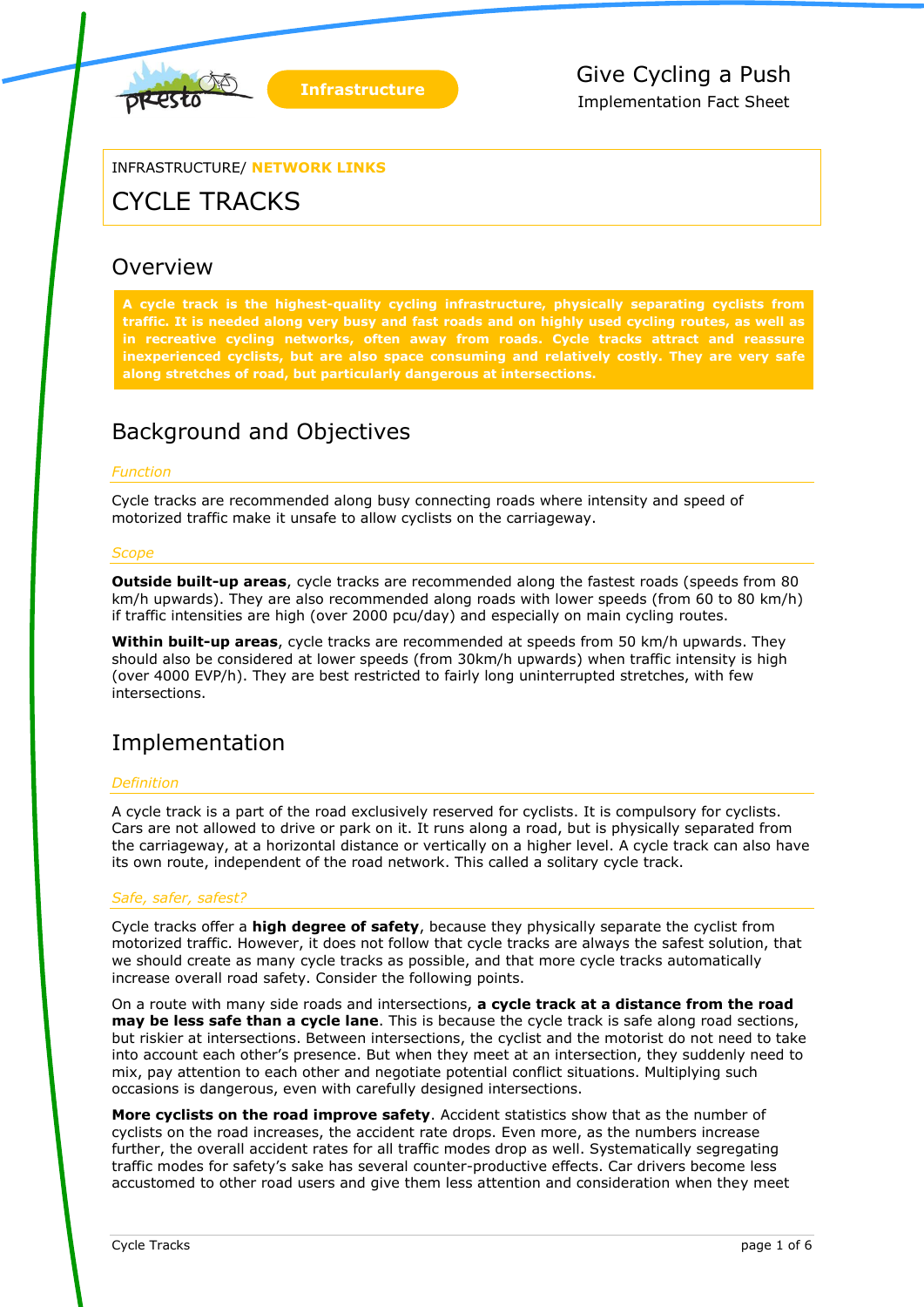

# Give Cycling a Push

Implementation Fact Sheet

them. Moreover, segregation is a way to maintain higher speed levels, which are the most important cause of accidents. A policy of mixing traffic, combined with speed reduction and greater visual contact, will be more successful in making traffic safer.

### *Design and dimensions*

A cycle track is indicated by a road sign, as prescribed by the various national legislations. Specific road signs are needed when they are co-used by mopeds and pedestrians.<sup>1</sup>



*D7 – Belgian road sign for a cycle track*

The following design principles are recommended.

- □ **Separate** the cycle track **physically** from the main carriageway, by creating a physical partition or by raising the track on a higher level than the carriageway, or both.
- □ In case of two-way cycling traffic, **consider centre line marking**. In the case of combined cycling and moped traffic, always apply center line marking.
- □ Preferably **use closed surface paving** (asphalt or concrete)
- □ Preferably **use colored paving**, usually red, sometimes blue (may be mandatory)
- □ **Allow the same right-of-way regime** as for the adjacent carriageway. If the cycle track has right-of-way across a side road, continue the paving of the cycle track across the  $i$ unction. $<sup>2</sup>$ </sup>
- □ In case of co-use by pedestrians, **add a pedestrian pavement or sidetrack** when there are high numbers of cyclists and pedestrians or both.

#### A **minimum width of 2 m** is recommended for a one-way cycle track.

- □ Cyclists should have the possibility to ride side by side. Each cyclist takes up a minimum riding space of 0.9 m. This takes into account zigzagging and distance from edges and obstacles. Because of the physical separation, cyclists absolutely need the room to overtake on the cycle track itself. This means that a minimum distance from the separation must be respected: between 0.25 m from low kerbs and 0.625 m from closed walls.
- □ A width of 2 m allows for occasional overtaking when there are less than 150 cyclists per hour (at rush hour).
- $\Box$  It is recommended to widen up to 4 m for increasing numbers of cyclists, with frequent overtaking.
- □ For a two-way track, a minimum width of 2.5 m allows frequent overtaking of cyclists riding at different speed



*Well-segregated cycle tracks of different widths (image source: P. Kroeze, T. Asperges)*

<sup>&</sup>lt;sup>1</sup> For pavements co-used by cyclists and pedestrians, see fact sheet on CYCLISTS AND PEDESTRIANS

<sup>&</sup>lt;sup>2</sup> For the design of side-road crossings, see the fact sheet on RIGHT-OF-WAY INTERSECTIONS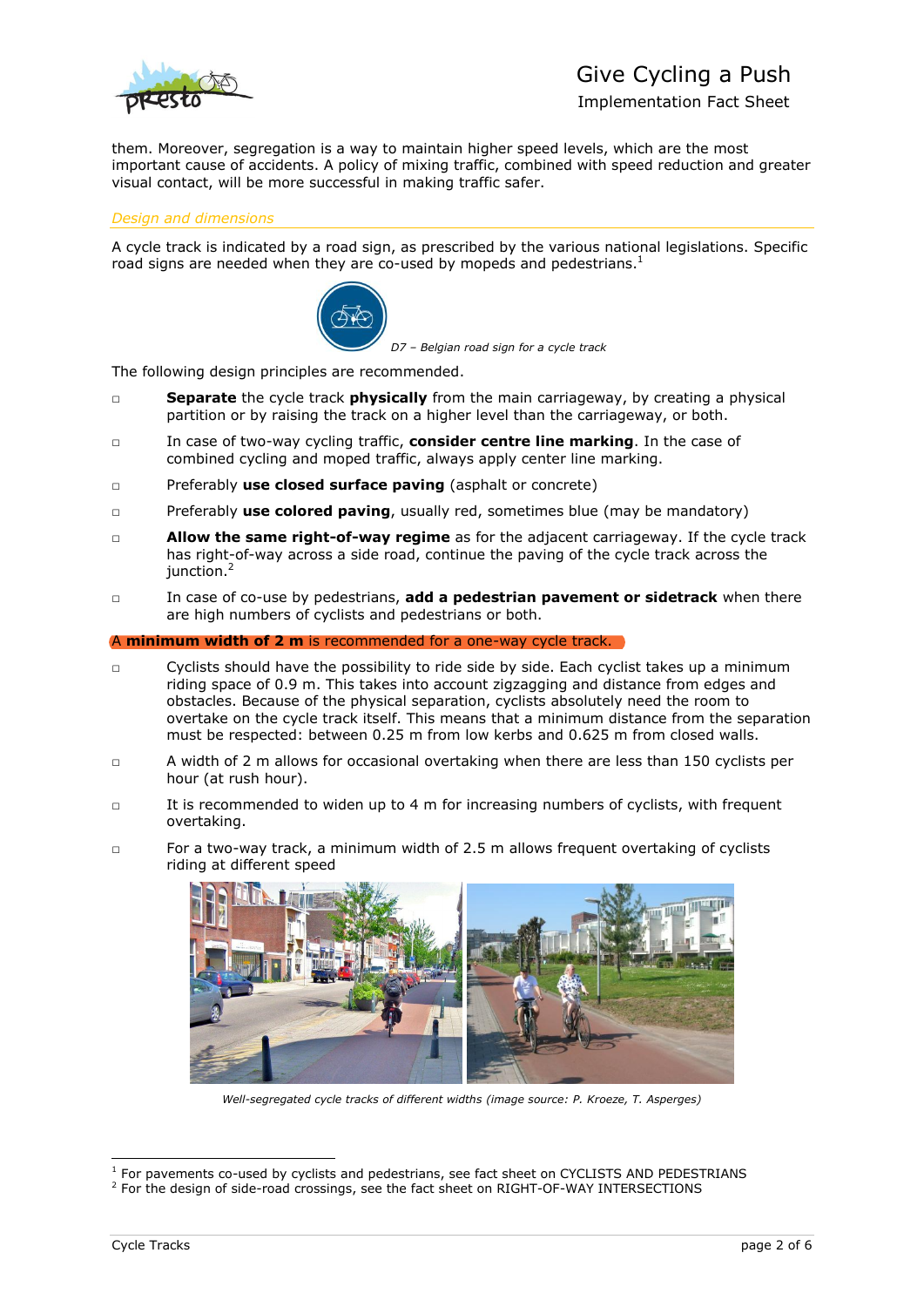

# *Types of physical segregation*

**The physical segregation** varies in width and design**.** The farther cyclists are removed from track, the safer they feel. However, space is limited. Even when space is available outside the built-up area, the distance should be small enough to keep the track visible for motorists, for reasons of social safety.

Two basic design solutions can be distinguished: a wide partition verge when space is available, if not a narrower partition kerb.

|                                  | Partition verge <sup>3</sup>                                                                                                                                                                                                                                                     | <b>Partition kerb<sup>4</sup></b>                                                                                                                                                       | Elevation <sup>5</sup>                                                                                                                                                  |
|----------------------------------|----------------------------------------------------------------------------------------------------------------------------------------------------------------------------------------------------------------------------------------------------------------------------------|-----------------------------------------------------------------------------------------------------------------------------------------------------------------------------------------|-------------------------------------------------------------------------------------------------------------------------------------------------------------------------|
| <b>Application</b>               | Outside and within the<br>built-up area                                                                                                                                                                                                                                          | Inside the built-up area, if<br>there is insufficient room<br>for a partition verge                                                                                                     | Outside and within the built-<br>up area                                                                                                                                |
| <b>Description</b>               | Paved or unpaved, possibly<br>raised kerb, fence or<br>barrier                                                                                                                                                                                                                   | Concrete kerb or ridge,<br>angular or semi-round<br>(possibly a double kerb<br>with paving in between,<br>possibly a raised asphalt<br>ridge)                                           | Cycle track raised above<br>level of carriageway, with a<br>straight kerb                                                                                               |
| <b>Variations</b>                | May accommodate street<br>furniture (lamp posts), low<br>vegetation or trees                                                                                                                                                                                                     | May be painted white                                                                                                                                                                    | Possibly adjacent to<br>pedestrian pavement (on<br>the same level or raised one<br>more level)                                                                          |
| <b>Recommended</b><br>dimensions | 0.35 m wide at least<br>0.70 m with fence<br>1.00 m with lamp-posts<br>1.10 m with barrier<br>2.35 m at least with<br>vegetation or parking<br>Outside the built-up area,<br>width must vary with<br>traffic speed as a safety<br>buffer: from 1.5 m<br>(60km/h) up to 10 m (100 | <b>Width varies</b><br>Height on track side: 0.05<br>m to 0.07 m (choose<br>profile that prevents<br>pedals from striking the<br>partition)<br>Height on road side: 0.10<br>m to 0.12 m | Kerb height of cycle track: 8<br>to $10 \text{ cm}$<br>Progressive lowering<br>towards major intersections<br>Width of cycle track: min.<br>1.7 m (for safe overtaking) |



*Cycle paths with verge partition, kerb partition and behind a parking lane (image source: T. Aspergers, P. Kroeze, D. Dufour)*

km/h or more)

<sup>3</sup> Certu – 2008: *Recommandations pour les aménagements cyclables*.

<sup>4</sup> Certu – 2008: *Recommandations pour les aménagements cyclables*.

<sup>5</sup> Copenhagen principles, as described in Certu – 2008: *Recommandations pour les aménagements cyclables*. Flemish Region, Vademecum fietsvoorzieningen – 2005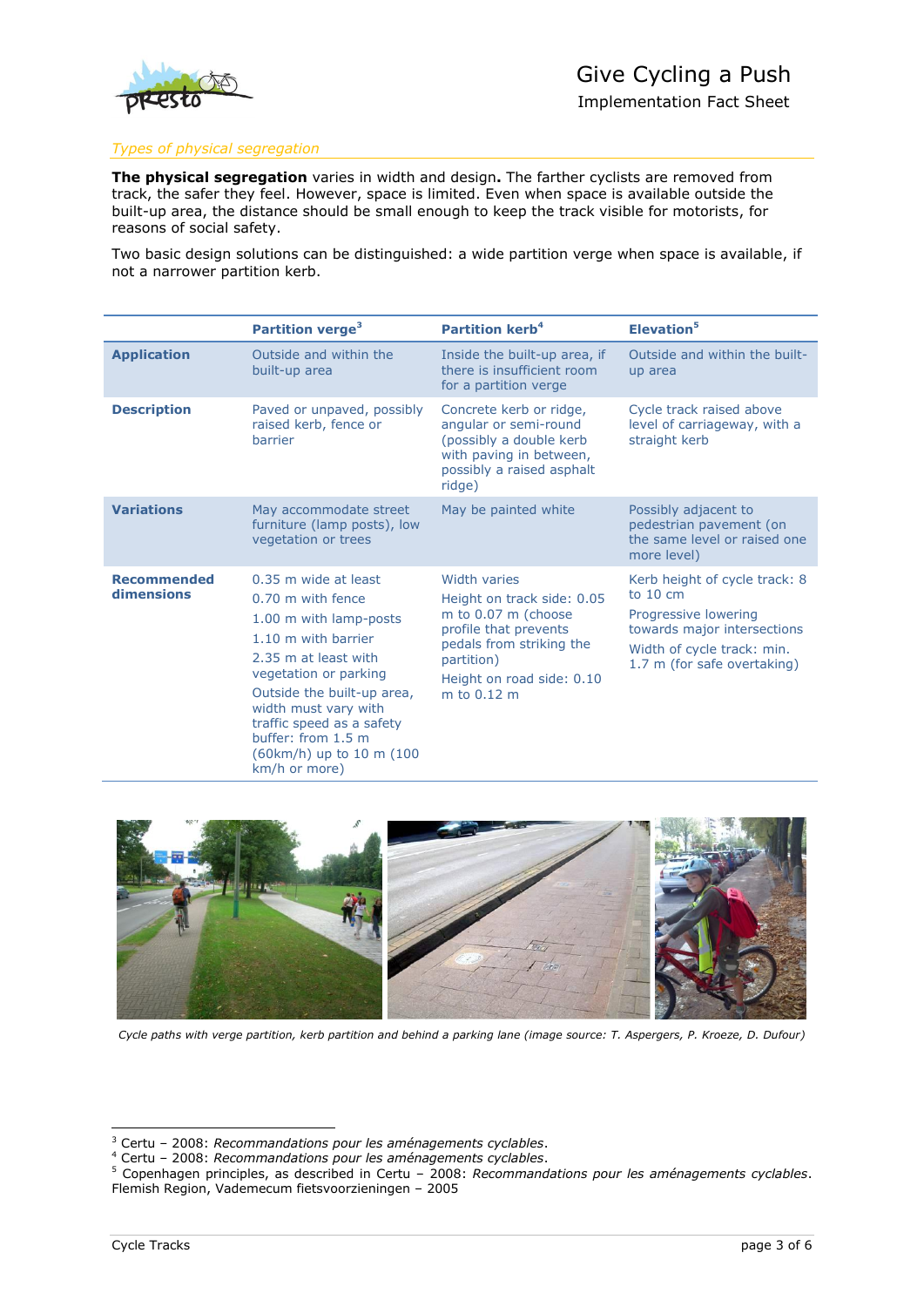

#### *One-way and two-way cycle tracks*

A cycle track along a road is **preferably one-way.** Two one-way tracks on both sides of the road are the clearest and safest solution. At intersections, this situation is easy to understand: all roadusers can intuitively predict and manage potential conflicts. A two-way cycle track on one side of the road makes intersections difficult to understand, because cyclists surge from unexpected directions.

Exceptionally, **two-way tracks can be justified**. To cross a street with cycle tracks, the cyclist has to make a detour via an intersection. Cyclists may even attempt to cross illegally and dangerously. In such cases, a two-way track can eliminate the need for crossing maneuvers by cyclists. It can also make the network more direct and attractive. Intersections must then be carefully designed in order to present conflicts clearly and unambiguously. Here are some key reasons for two-way cycle tracks.

- □ Very large roads (2x2 or dual carriageway) are difficult to cross and junctions are few and far between. With a two-way track, the cyclist can avoid significant detours.
- □ Sometimes, a number of major destinations are concentrated on the same side of the road. A two-way track allows cyclists to move between them more conveniently.
- □ In some cases, two main routes intersect with a road on the same side. A two-way track allows the cyclist to connect these two routes more easily.
- □ In some cases, the spatial configuration may only allow a two-way track along one side of the road.



*Two-way cycle tracks, on one side of a major road (image source: P. Kroeze)*

#### *Solitary cycle tracks*

A solitary cycle track<sup>6</sup> is a cycle track that follows its own path, away from the road network. In addition to being safe for inexperienced cyclists, solitary tracks are also highly attractive for recreative cycling.

- □ In built-up areas, a stretch of solitary track can be a **functional shortcut** through a park or residential neighborhood, reducing the mesh width of the network.
- □ Especially in the countryside, canal verges and disused railway lines offer opportunities for attractive bicycle-only **recreative links** away from motorized traffic and over long distances. These can often be co-financed as tourist infrastructure. Urban routes along canals, railway tracks or through parks also have a recreative potential.
- □ Recreative routes are often circuitous and less direct. Still, they can be **functional alternatives for shorter routes**, for instance because they are flatter (avoiding gradients) or run through a more attractive environment (avoiding traffic noise and pollution).

<sup>&</sup>lt;sup>6</sup> Solitary tracks are sometimes called cycle trails or cycle paths. Because these terms remain ambiguous, we propose the Dutch usage of "solitary tracks".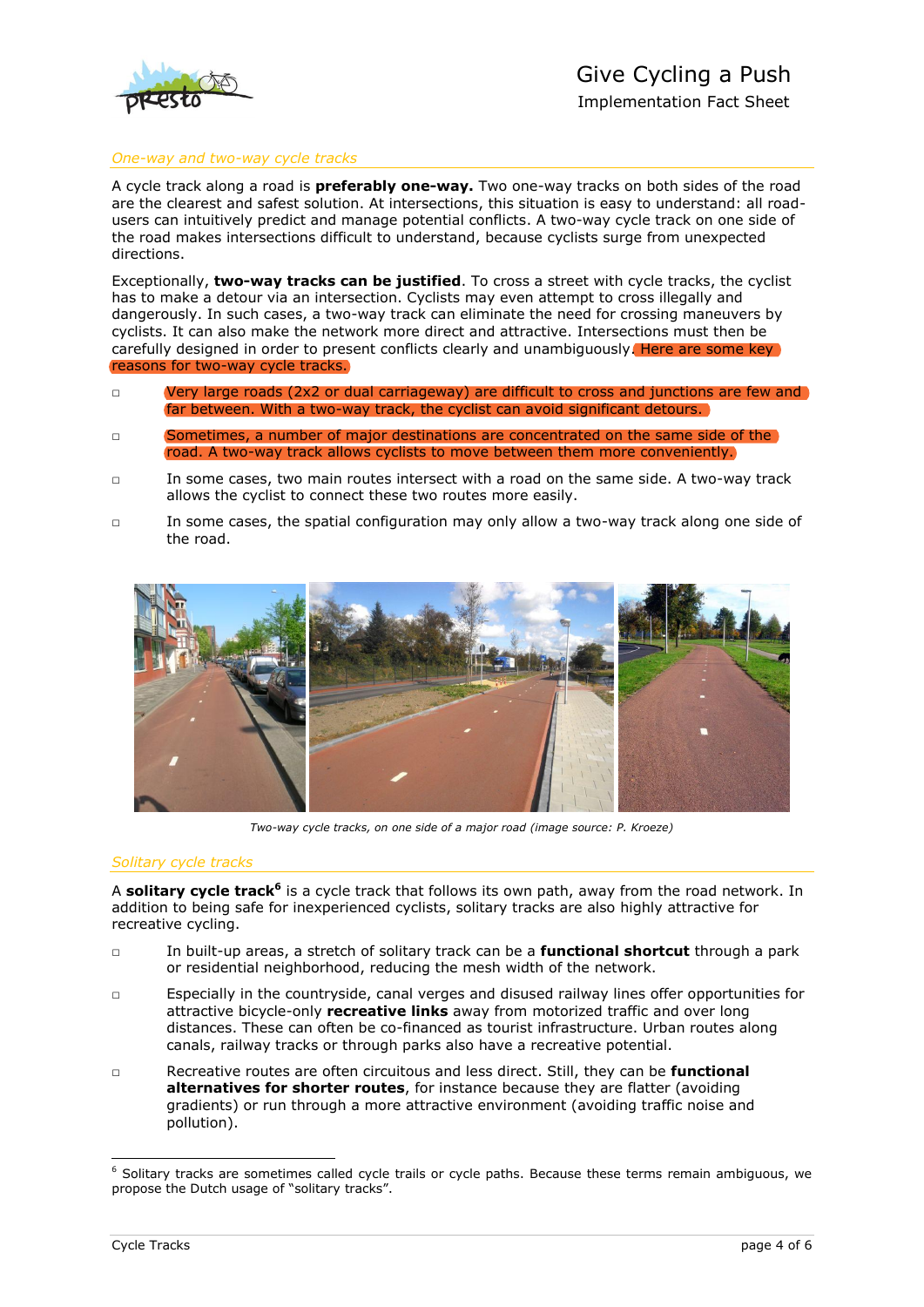

Design recommendations for a solitary cycle track.

#### □ Allow **two-way traffic**

- □ Consider **co-use by mopeds** (use should be properly signaled).
- □ Allow a width **from 2m** (less than 50 bicycles/hour at rush hour) and 3.5 m (more than 150 bicycles/hour at rush hour) and **up to 4 m** when co-used by mopeds.
- □ For narrow tracks (below 2.5 m), make sure there is a **verge** on both sides that can be used by cyclists for evasive maneuvers.
- □ Consider adding a **centre line marking** if the track is intensively used, and always in case of co-use by mopeds.
- □ If it is co-used by pedestrians, consider providing a **separate side path** to avoid irritation, especially when use is intensive.
- □ Use **closed paving** (asphalt or concrete) for greater comfort.
- □ Provide **lighting** for social safety, especially on functional links in built-up areas that are used or meant to be used after dark.

Solitary cycle tracks are a key tool in **permeable urban design and planning of new developments**. New large-scale developments offer unique opportunities to create solitary track shortcuts for cyclists and enhance the quality of the network in terms of cohesion and directness. This is true for any kind of development: residential, shopping, employment, leisure, parks, green space and mixed development. The objective is twofold. On the one hand, these functions should be easily accessible for cyclists. On the other hand, they should not form a barrier for passing cyclists. Shortcuts and bypasses for cyclists should be put in wherever they add a useful link to the cycling network. They should be planned in conjunction with pedestrian shortcuts.

The most radical example is the Dutch town of Houten. When the town extension was planned, first a network of segregated solitary tracks was designed. Only then was the network of slow access roads for cars designed around it.



*Solitary cycle tracks (image source: P. Kroeze)*